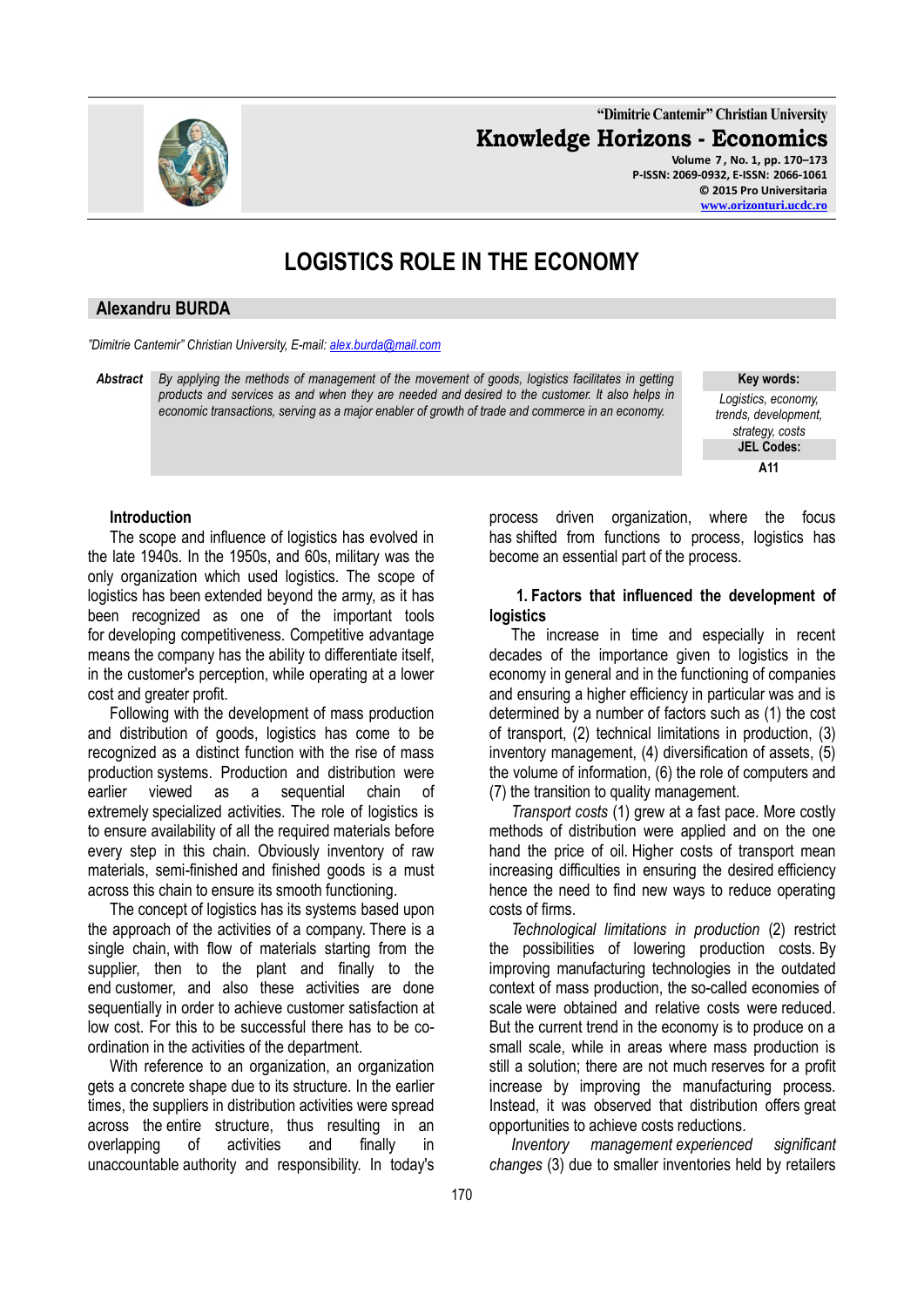in the supply chain. These changes regards the (a) range of products, (b) the volume of data and information, (c) the role of computers, (d) the use of "total quality management" and (e) the concerns regarding the environment.

*The range of products registers a constant renewal and diversification trend* (a). Consumer and traders demands increased, product life cycle shortened, new sources of superior raw materials from different points of view (quality, consumption, cost) were discovered, manufacturing technologies were improved and some new ones were discovered, competition and marketing roles increased.

*The volume of data and information on the physical flow of goods increased* (b). As a result, a superior organization and coordination of flows of information in this area is required.

*The role of computers in logistics increased* (c). Organizing and managing information flows is done mostly using electronic means, both within the same company and between it and the companies in upstream or downstream supply chain. In this way large volumes of data can be analysed and effective and efficient decisions can be taken, saving time and costs through an increased possibility of reducing the necessary inventory.

*The use on a larger scale of the "total quality management" (TQM) concept has led to significant changes in logistics* (d). The idea of "zero defects" was broadened. It is clear that logistics systems must be redesigned to allow for the satisfaction of various customers' expectations.

*Concerns regarding the protection of the environment were intensified* (e). The concerns regarding the environmental requirements cannot be seen as outside the scope of modern logistics, as this area is one in which most interactions between the firm and the natural environment appear, interactions that can have a positive or negative influence, on a case by case basis.

## **2. Evolution and definition of logistics**

Logistics activities were completely separate before 1950. After the introduction of full cost analysis, new planning models were developed especially for distribution. By the late 50s concepts such as production control, materials management, physical distribution were introduced.

*The period between the 1960 and 1970*, was marked by the development of improved varieties of products and services, logistics covered only distribution, demand for materials and inventory control issues. As a result, there *business logistics* concept defined (Radu, Specialistul în logistică 2013, 16) as

*the management of all activities that facilitate movement and coordination of supply and demand in the creation of time and place utility of the products to customers*.

Logistics is thus defined as a management tool. Coordination of supply and demand, in terms of time and place, was seen as an umbrella for logistics activities, respectively as an improvement of logistics concept with this new information.

*The period between the 1970 and 1980* brought changes in the cost structure. They increased for most companies, mainly due to the transition from economic growth to one of stagflation (stagnation combined with inflation). During this same period, the development of computers has seen a great momentum. As a result, in the Scandinavian countries was first proposed the concept of logistics management of materials defined as (Radu, Specialistul în logistică 2013, 17) *the activities that develop, plan, organize, coordinate and control the material flow from raw materials up to the final consumer.*

Computer revolution in the years 1980-1990 had an important influence in logistics. There appeared and were widely applied systems like MRP (Material Requirements Blanning) and JIT (Just In Time), even in small firms across the world. As a result, in 1986, logistics were considered as *the planning, implementation and efficient flow control and inventory of raw materials management, of finished products and information from point of origin to point of consumption in order to comply with the requirements of consumer.* Concepts such as competition and strategy have become important for logistics since the 1990s. when the strategy was considered the most important aspect of logistics research.

In summary, logistics concept has evolved as a consequence of the economic environment changes, over time, following a number of significant directions of development of industry and logistics.

## **3. The objectives of logistics**

The main economic objectives of logistics are (1) the reduction of inventory, (2) the economy of freight, (3) obtaining an maintaining reliability and consistency in delivery performance, (4) insuring minimum damage to products and (5) a quicker and faster response to customers' demands.

Regarding *the reduction of inventory* (1), inventory is considered one of the key factors, which can affect the profit of an enterprise to a great extent. In the traditional system, finns had to carry lot of inventory for satisfying the customer and to ensure excellent customer service. But, when funds are blocked in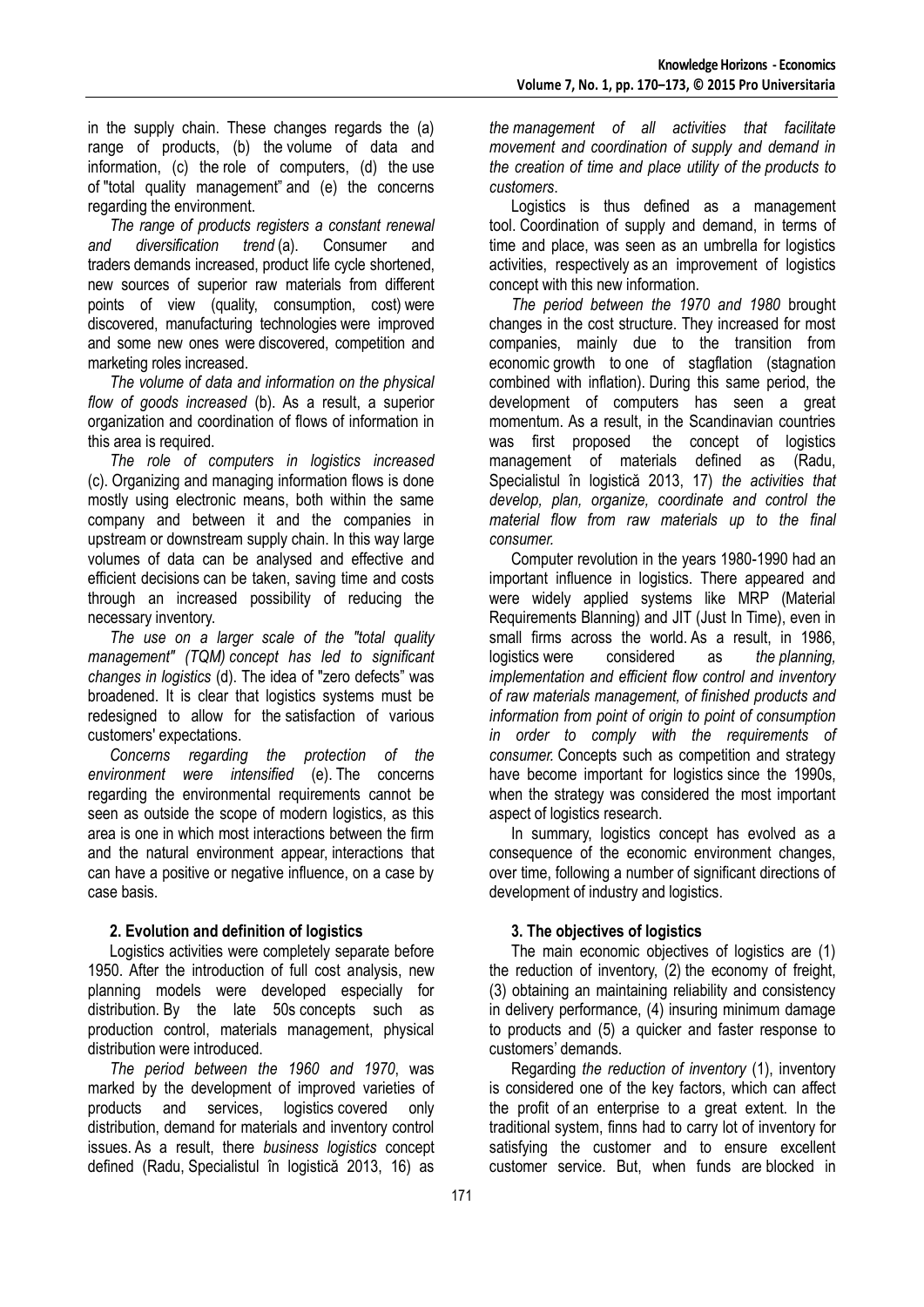inventory, they cannot be used for other productive purposes. These costs will drain the enterprise's profit. Logistics helps in maintaining inventory at the lowest level, and thus achieving the customer goal. This is done through small, but frequent supplies.

Regarding *the economy of freight* (2) freight is a major source of cost in logistics. This can be reduced by following measures like selecting the proper mode of transport, consolidation of freight, route planning, long distance shipments etc.

Regarding *the reliability and consistency in delivery performance* (3) materials required by the customer must be delivered on time, not ahead of the schedule or behind the schedule. Proper planning of the transportation modes, with availability of inventory should ensure this.

Regarding *the minimum damage to products* (4) sometimes products may be damaged due to improper packing, frequent handling of consignment, and other reasons. This damage adds to the logistics cost. The use of proper logistical packaging, mechanized material handling equipment, etc will reduce this damage.

Finally, regarding the *quicker and faster response* (5) a firm must have the capability to extend service to the customer in the shortest time frame. By utilizing the latest technologies in processing information and communication will improve the decision making, and thus enable the enterprise to be flexible enough so that the firm can fulfill customer requirements, in the shortest possible time frame.

## **4. The various functions of logistics**

The main economic functions of logistics are (1) order processing, (2) inventory planning and management, (3) warehousing, (4) transportation and (5) packaging.

Regarding *order processing* (1) processing the orders received from the customers is a very important activity by itself and also one that consumes a lot of time and paperwork. It involves steps like checking the order for any deviations in the agreed or negotiated terms, price, payment and delivery terms, checking if the materials is available in stock, producing and scheduling the material for shortages, and also giving acknowledgement to the owner, by indicating any deviations.

Regarding *inventory planning and management* (2) planning the inventory can help an organization to maintain an optimal level of inventory which will also help in satisfying the customer. Activities like inventory forecasting, engineering the order quantity, optimization the level of service, proper deployment of inventory etc. are involved in this.

Regarding *warehousing* (3) it serves as the place where the finished goods are stored before they are sold to the final customers. This is a major cost source and improper warehouse management can create major logistics problems.

Regarding *transportation* (4) it helps in physical movement of the goods to the customers. This is done through various means like rail, road, air, sea etc.

Regarding *packaging* (5) it is a critical element in the physical distribution of the product, which also influences the efficiency of the logistical system and the supply chain.

## **5. Value delivery in the supply chain**

The world has become a global village where due to liberalization and globalization, business organizations are forced to supply products beyond their national boundaries. Thus in such situations, the role of logistics is to provide time and place utility of the products to customers. Also businesses are striving to attain competitiveness. In their struggle to survive, their focus has shifted to supply chain, and to deliver value for money for their customers. Logistics plays an important role in the process of delivering value and how successful the supply chain management is greatly depends on logistics planning and support.

Nowadays, the main trend in logistics is to outsource. Organizations continue to outsource their operations and functional areas to experts who can do this job at a lower cost. Thus, outsourcing can be considered as a main way of adding and delivering value.

Logistics delivers value to the customer through (a) inbound logistics, (b) process logistics and (c) outbound logistics.

*Inbound logistics* (a) are the operations, which precede manufacturing. They include the movement of raw materials, and components for processing from suppliers.

*Process logistics* (b) are the operations, which are directly related to processing. They include activities like storage and movement of raw materials, components within the manufacturing premises.

*Outbound logistics* (c) are the operations, which follow the production process. They include activities like warehousing, transportation, and inventory management of finished goods.

## **6. Logistics Solution**

Generally, the in-house logistics departments in manufacturing organizations take care of all aspects of logistics. But this is not an area of core competency of manufacturing or trading organizations. Today, a lot of successful business corporations across the world